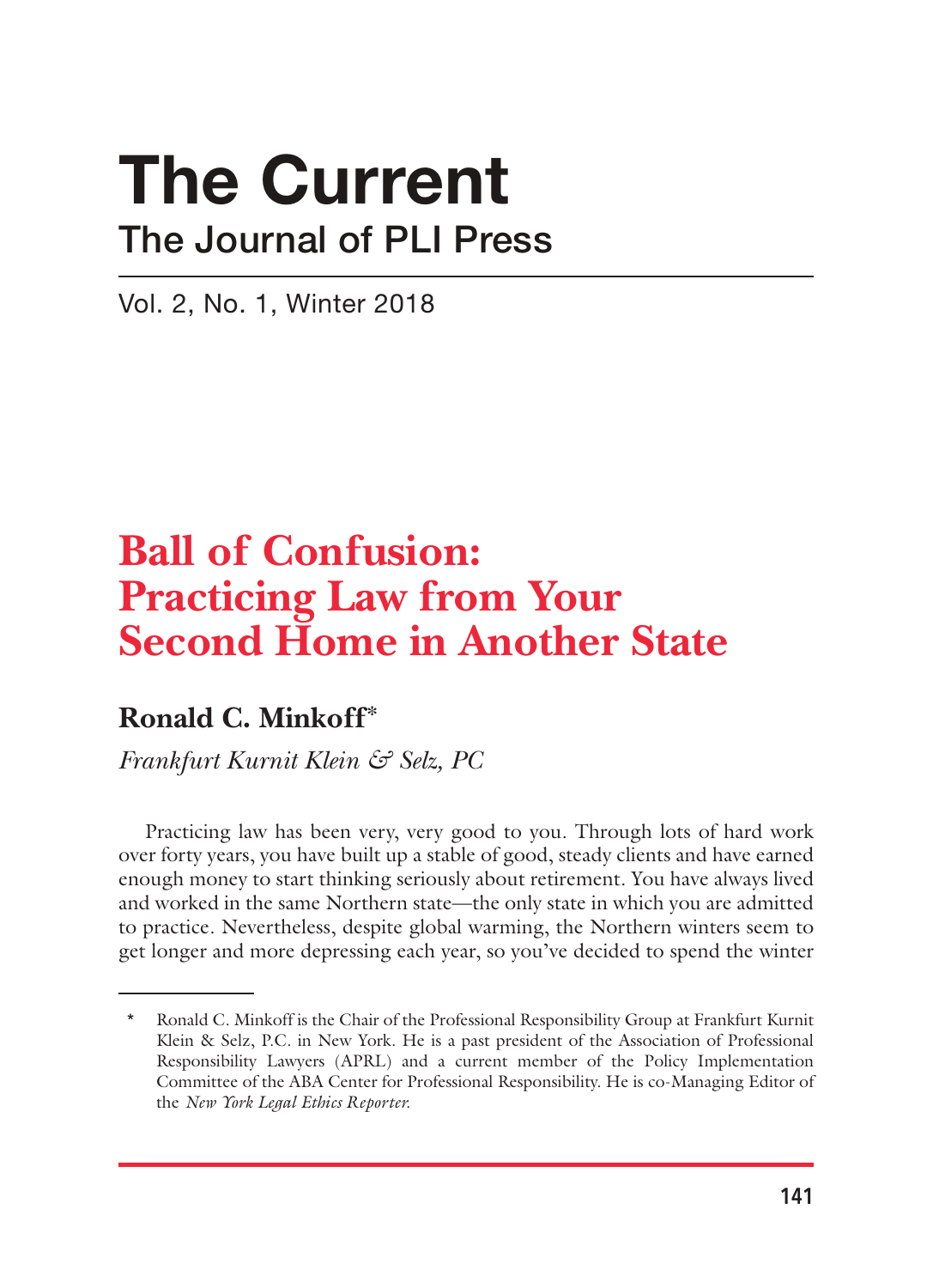months in your second home near a beautiful golf course in a nice, warm Southern state. You still feel too young and healthy to retire completely, but you have little desire to go through the grueling process of getting admitted in the Southern state, including (Heaven forbid!) sitting for the Bar exam, unless someone says you must. Your long-time firm is willing to let you practice remotely from your second home, as long as doing so will not get you or the firm into trouble.

What are your options? Can you follow your heart and work from your second home? Or are you stuck with the brutal winters of your home state?

#### **Defining the Problem**

The problem, of course, is that practicing in the Southern state—no matter how circumscribed—might constitute the unauthorized practice of law (UPL). Every state and territory in the United States has a statute prohibiting UPL, and most if not all make it a criminal offense. When most lawyers think of UPL, they think of a fraudster who has never been licensed in *any* jurisdiction taking advantage of innocent people by practicing law without a license. But that is just one kind of UPL. The other kind is when a lawyer who has been licensed in one state practices in a state or territory where he or she has not been admitted. Both types of UPL are treated the same under most UPL statutes, as well as the ABA Model Rules of Professional Conduct.<sup>1</sup>

This second kind of UPL—let's call it "interstate UPL," though it applies equally to lawyers admitted in other countries—is at issue when practicing from your second home. Interstate UPL did not receive much attention until 1997, when the California Supreme Court issued its landmark decision in *Birbrower,*  Montalbano, Condon & Frank, P.C. v. Superior Court.<sup>2</sup> There, the court found

### Most if not all states make the unauthorized practice of law a criminal offense.

that a New York law firm engaged in UPL, and thus could not enforce its fee agreement, because the firm had its New York–admitted lawyers come to California to represent a California cli-

ent in preparing for a California arbitration based on a contract governed by California law. Most significantly, the court found that lawyers can be found to have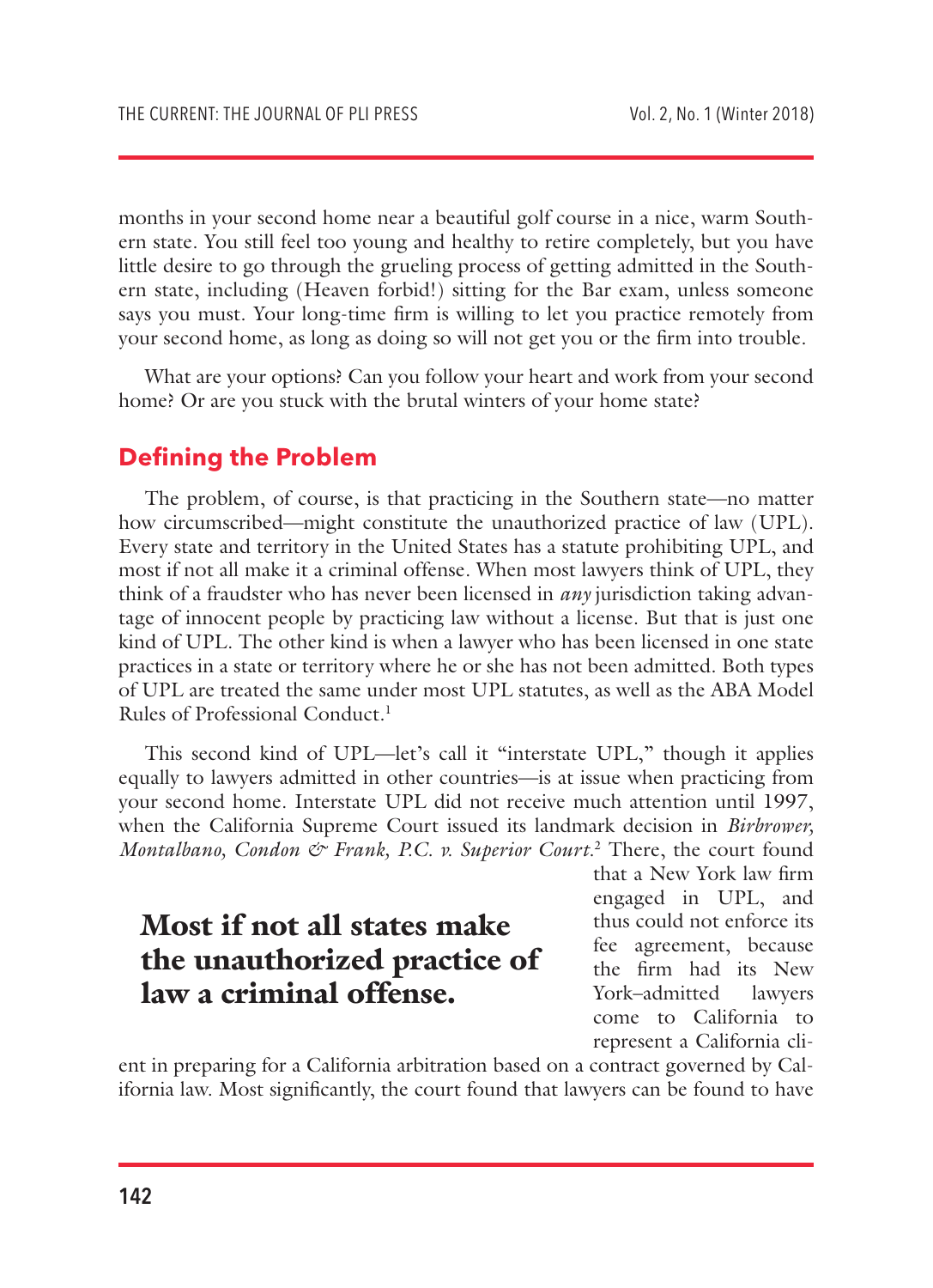engaged in interstate UPL even if they hired local counsel and *even if they never set foot in the state* but only made telephone calls or sent faxes or emails into the state.

This led to a great deal of hand-wringing, as lawyers who regularly practiced across state lines—particularly transactional lawyers who cannot obtain *pro hac vice* admission—worried that their actions would result in disciplinary or fee payment problems. This caused the ABA to spearhead a series of rules over the past fifteen years that have allowed lawyers to practice across state lines more freely.

These rules are discussed in their proper contexts further below. But the problem of interstate UPL has still not ceased being a threat. Just last year, the Minnesota Supreme Court, in *In re Charges of Unprofessional Conduct*,<sup>3</sup> disciplined a

# Lawyers can be found to have committed interstate UPL without ever setting foot in the state where the improper practice takes place.

Colorado-admitted lawyer who agreed to represent his in-laws in a debt collection matter in Minnesota. Though he never set foot in the state, he negotiated by telephone and email, but was unable to get the matter settled. To add insult to injury, his opposing counsel—who had warned him about UPL when first contacted by him—filed an ethics complaint, and he ended up being subjected to private discipline. The reason, said the court, was that the dispute "was not interjurisdictional: it involved only Minnesota residents and a debt arising from a judgment entered in a Minnesota court."4 In short, as in *Birbrower*, the court found that a lawyer can commit interstate UPL without ever setting foot in the state where the improper practice of law takes place.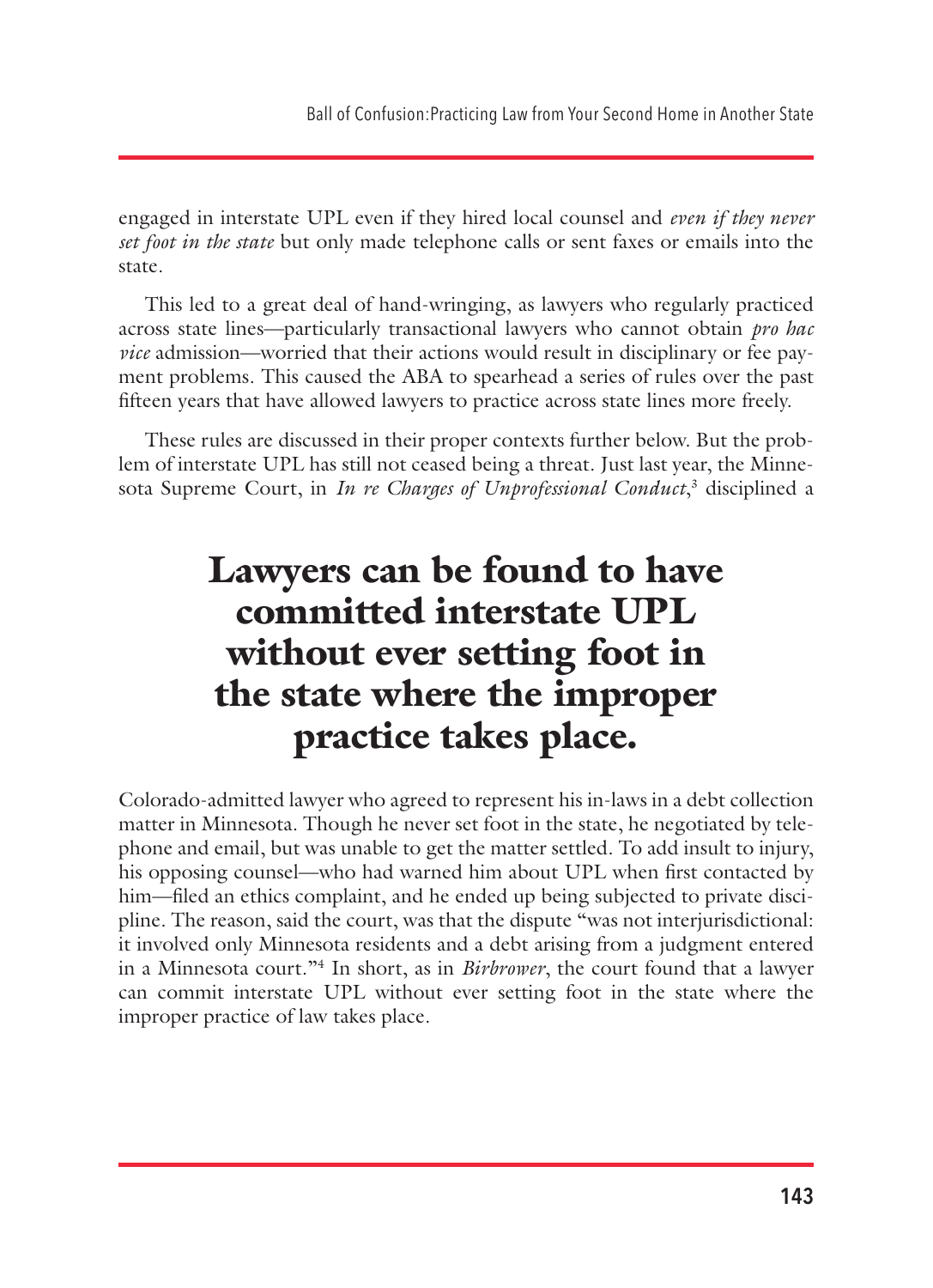#### **Addressing Specific Scenarios**

Now that we have defined the issue, here are some answers to questions you may ask when considering whether you should try to practice from your second home in a jurisdiction where you are not admitted to practice.

#### **Q: Why don't I just get admitted? Can't I just waive in?**

This may be an option, depending on the state in which your second home is located. In 2012, the ABA adopted a Model Rule on Admission by Motion, which allowed a lawyer in good standing in all U.S. jurisdictions (states, territories, or the District of Columbia) in which he or she is admitted to practice, and not subject to any pending disciplinary complaints, to be admitted on motion (*i.e.*, without taking the state's Bar exam) in another jurisdiction as long as that lawyer can show that he or she had "engaged in the active practice of law" in one or more

## The vast majority of jurisdictions allow some form of admission on motion.

U.S. jurisdictions for three of the past five years. (Some states, including New York, require practice for five of the past seven years;<sup>5</sup> Arizona, one of those states, recently recommended shortening this period to conform to the ABA Model Rule.)

While the vast majority of jurisdictions allow some form of admission on motion, there are still several that do not: for example, California, Louisiana, South Carolina and Florida, concerned about competition from "snowbird" lawyers, require anyone seeking admission to the Bar to take the state Bar exam, no matter how many years that lawyer has practiced. In any event, obtaining Bar admission, whether by motion or through the more traditional process, can take several months—it generally will require a review of your character and fitness to practice—and thus requires a great deal of advance planning.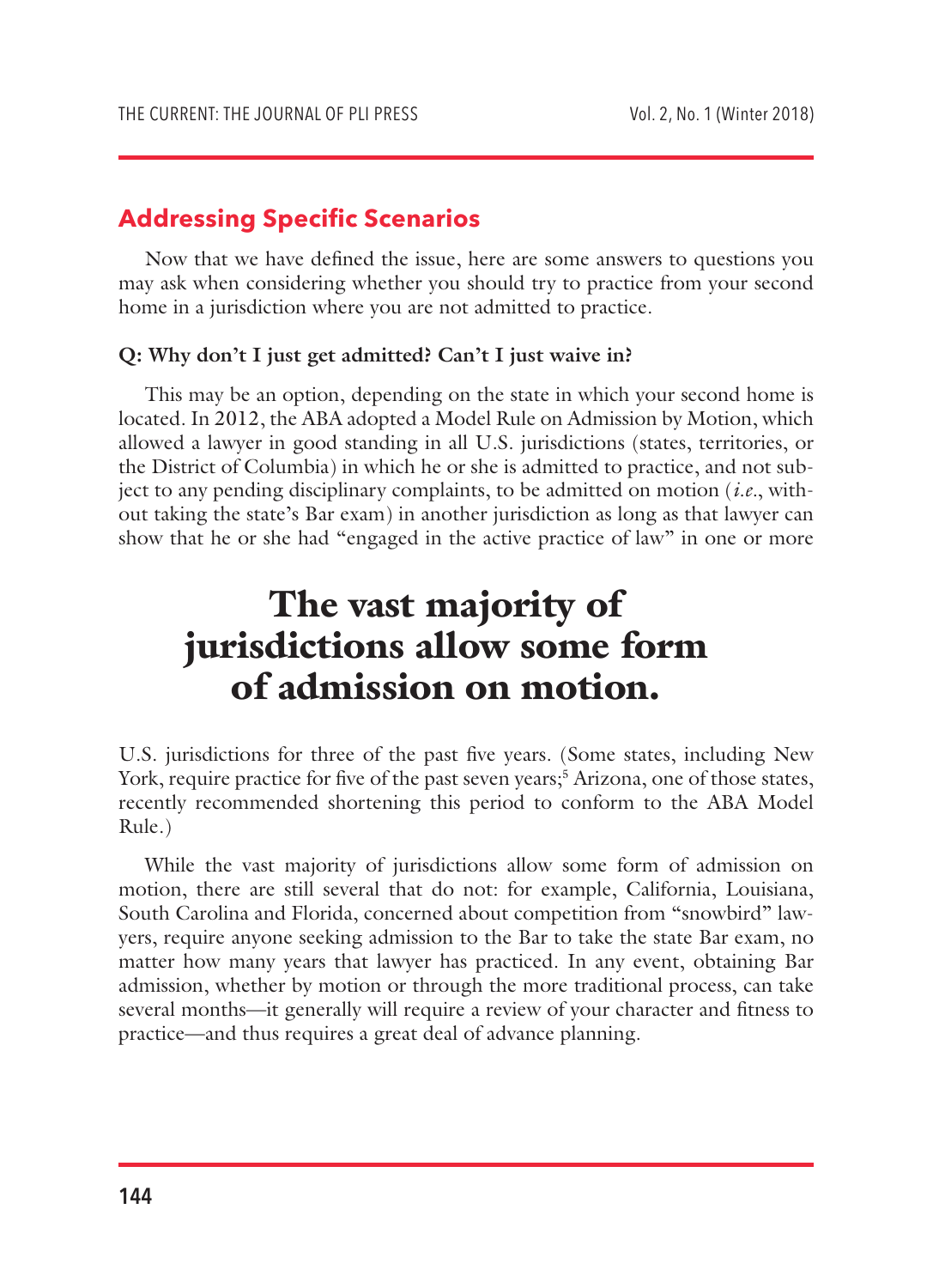#### **Q: If I'm an experienced lawyer, won't they let me practice in the state while my Bar admission is pending?**

Again, the ABA took the lead on this in 2012, adopting a Model Rule on Practice Pending Admission. This would allow you to practice in a state for up to one year following your submission to state regulators of proof that you have applied for admission in that state. The Model Rule requires lawyers to show they are in

# Only eight states have adopted a "practice pending admission" rule for all lawyers. And even there, it is only a temporary solution.

good standing in their home jurisdiction, that they have no pending complaints against them, that they will be supervised by local counsel, and that they have applied for bar admission within forty-five days of establishing "an office or other systematic and continuous presence for practicing law in the state." Only eight states have adopted a version of this rule applicable to all lawyers, while approximately twenty others have limited it to military personnel and their spouses, who often have to move on short notice. Many states are continuing to study practice pending admission, but some—including New York—have rejected it outright because of the concern that it circumvents the authority of state Bar examiners and does not require a sufficient character and fitness check. Even where "practice pending admission" is available, it is just a temporary solution: you must successfully complete the admissions process within the designated time frame or lose your eligibility to practice.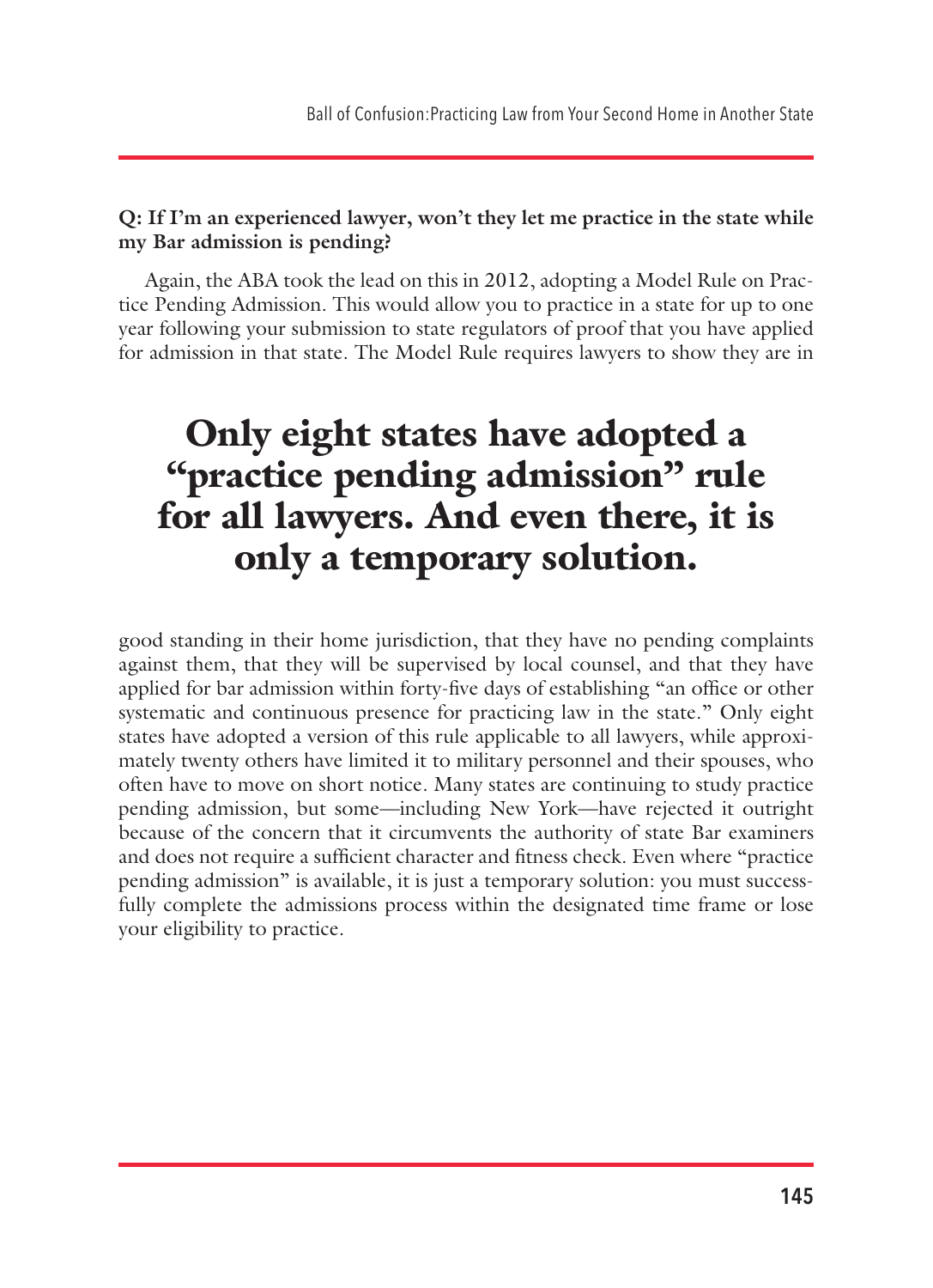#### **Q: Hey, I really don't want to go to all this trouble of getting admitted. Isn't there a rule that allows me to practice temporarily where my second home is located?**

This brings us to the most important result of *Birbrower*: the ABA's adoption of the temporary practice rule contained in Model Rule  $5.5(c)$ . With New York's recent adoption of a court rule on the subject, forty-seven states now permit temporary practice along the lines suggested in the Model Rule. That rule continues to prohibit interstate multijurisdictional practice (MJP), but creates four safe harbors that allow lawyers to "provide legal services on a temporary basis" in a jurisdiction where they are not admitted:

- (i) when they associate with local counsel who actively participates in the matter;
- (ii) when they are assisting or participating in an actual or potential legal proceeding, generally by obtaining *pro hac vice* admission;
- (iii) when they are participating in an arbitration or mediation; and
- (iv) where the legal services in the second state "arise out of or are reasonably related to the lawyer's practice in a jurisdiction in which the lawyer is admitted to practice."

This fourth safe-harbor covers a great deal, allowing transactional lawyers in particular a lot of leeway to practice across state lines. But when considering practice from your second home, you should take care not to treat Model Rule 5.5(c) or its local equivalent too cavalierly. For example, some states, such as Florida,

### Forty-seven states allow temporary practice, but there are important caveats.

prohibit you from opening a permanent law office, or from offering legal services to local residents you had not previously represented (a bad idea whether the rules specifically prohibit it or not).<sup>6</sup> Others require you to state on correspondence that you are not admitted to practice in that state. Still others, like Connecticut,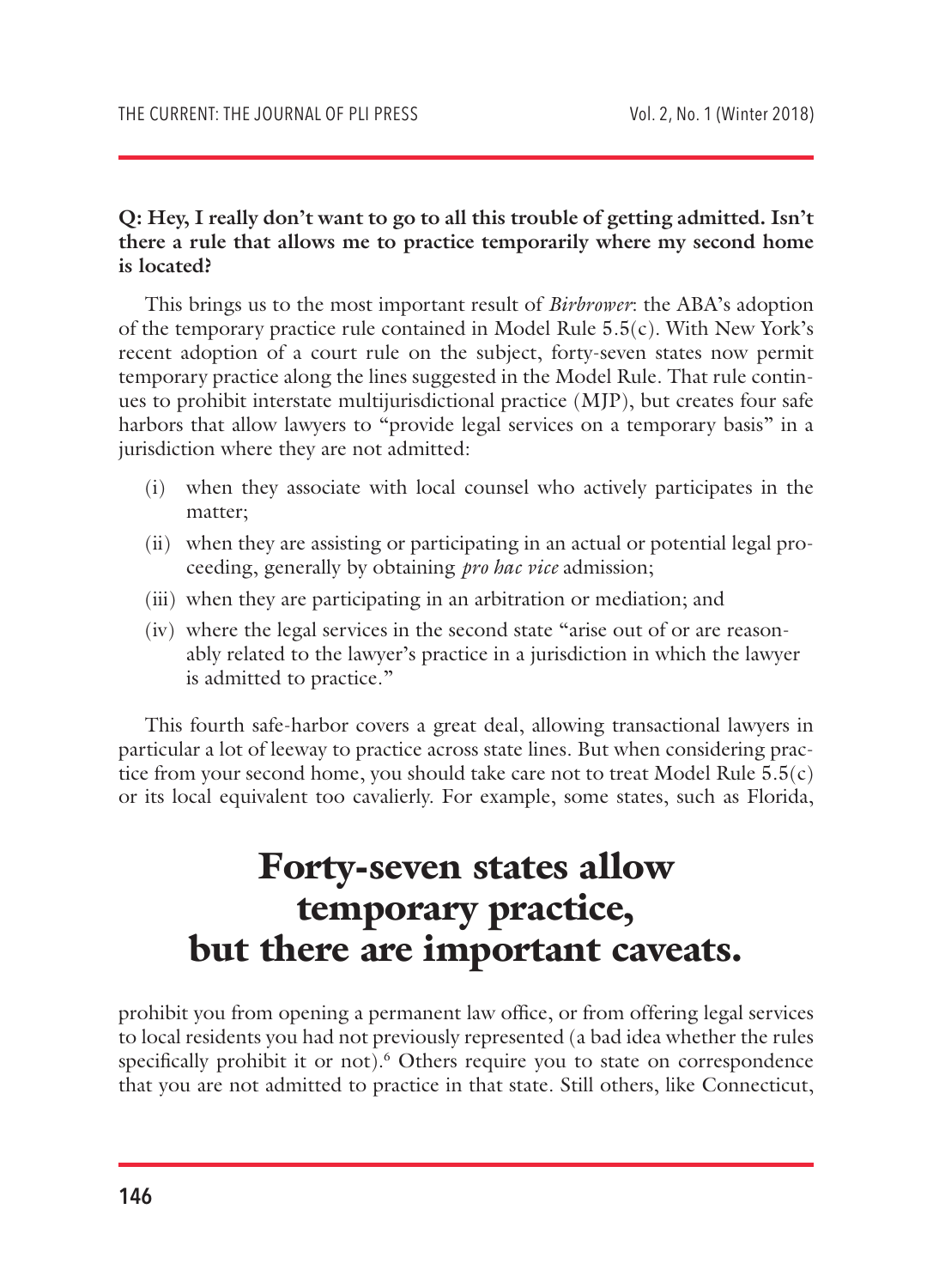permit temporary practice only if your home jurisdiction does. No matter which state you are in, you should avoid hanging a shingle outside your second home, setting up a storefront legal office nearby, or listing yourself in a local telephone book. These are signs that you are looking to go beyond "temporary practice," and Bar prosecutors will not be amused.

Moreover, the requirements of Model Rule  $5.5(c)(iv)$  must be taken seriously. This is another lesson from the recent Minnesota case discussed above. The lawyer argued that his work for his in-laws was "reasonably related" to his practice in Colorado. The Minnesota Supreme Court did not buy it. Citing Comment 14 to Minnesota's version of Rule 5.5 (which is identical to the Model Rule comment, but not found in New York), the court noted that the work has to have *something*  to do with the lawyer's work in his home state— $e.g.,$  the client may be a resident of that state, or have hired the lawyer to work in the foreign state before, or the lawyer has a national practice in a specialized area, or the client's activities are multi-jurisdictional.7 None of these applied to the lawyer's in-laws.

On this point, however, I want to end on a more hopeful note. If all you do in your second home is work for your former home state clients, applying only home state law, and do not attempt to solicit local clients, it is dubious that state disciplinary authorities will care.

But once again, in New York there is a special caveat. Under New York's Judiciary Law, a lawyer admitted to practice in New York who is not a New York resident must still maintain an "office for the transaction of law business . . . within the state."8 The New York Court of Appeals made clear that this must be an actual, physical law office; a mail drop will not do.<sup>9</sup> The Second Circuit recently rejected a challenge to the constitutionality of this statute under the Privileges and Immunities clause.<sup>10</sup> While this outmoded statute may someday be amended, until then New York lawyers practicing New York law in another jurisdiction still must arrange to maintain a physical office in New York. Only Delaware has a similar rule.

#### **Q: What if I am an in-house lawyer? Does that change anything?**

Yes, it does, especially if you are locating to a state that has adopted a version of the ABA's Model Rule for Registration of In-House Counsel. This allows an in-house lawyer admitted in another jurisdiction—even a foreign country—to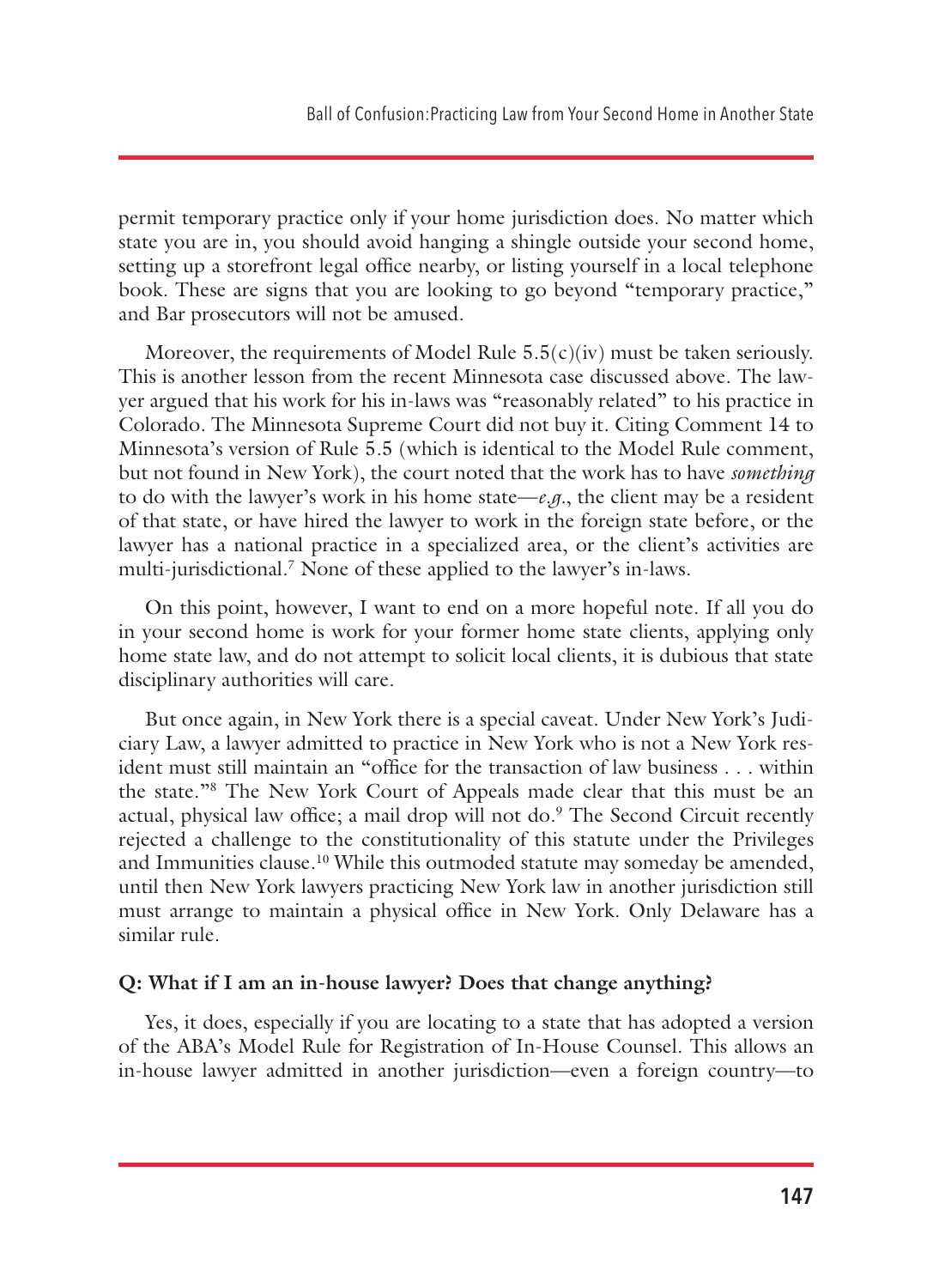register with state authorities and be admitted to practice in the second state on a limited basis. The lawyer may represent only his or her employer and may not appear in court, except if performing pro bono services.

New York was one of the first jurisdictions to adopt such a rule.<sup>11</sup> Nevertheless, in-house lawyers moving to New York must act quickly: they have just ninety days to register.12 It is astonishing the number of New York in-house lawyers admitted only in other states who have missed this deadline, and equally astonishing the

## Learn the rules of your second-home jurisdiction.

difficulty of setting this straight with New York "character and fitness" authorities. Still, the lawyer must fix the problem; the alternative is to try to "fly under the radar," practicing illegally, and make it impossible to later become admitted here because of the inability to comply with the "five out of seven" rule discussed above.

In short, as a lawyer, you are permitted a lot more mobility now than when *Birbrower* was decided. But you still must learn the rules of the jurisdiction where your second home is located to ensure that you do not engage in interstate UPL. Close adherence to those rules, and the self-discipline to not establish a permanent law office or solicit local clients, should allow you to work from your second home without resistance from local or home state disciplinary authorities.

> This article was originally published in the course handbook for PLI's program [Winter Ethics 2017](https://www.pli.edu/Content/CourseHandbook/Winter_Ethics_2017/_/N-4mZ1z10etx?ID=307534).